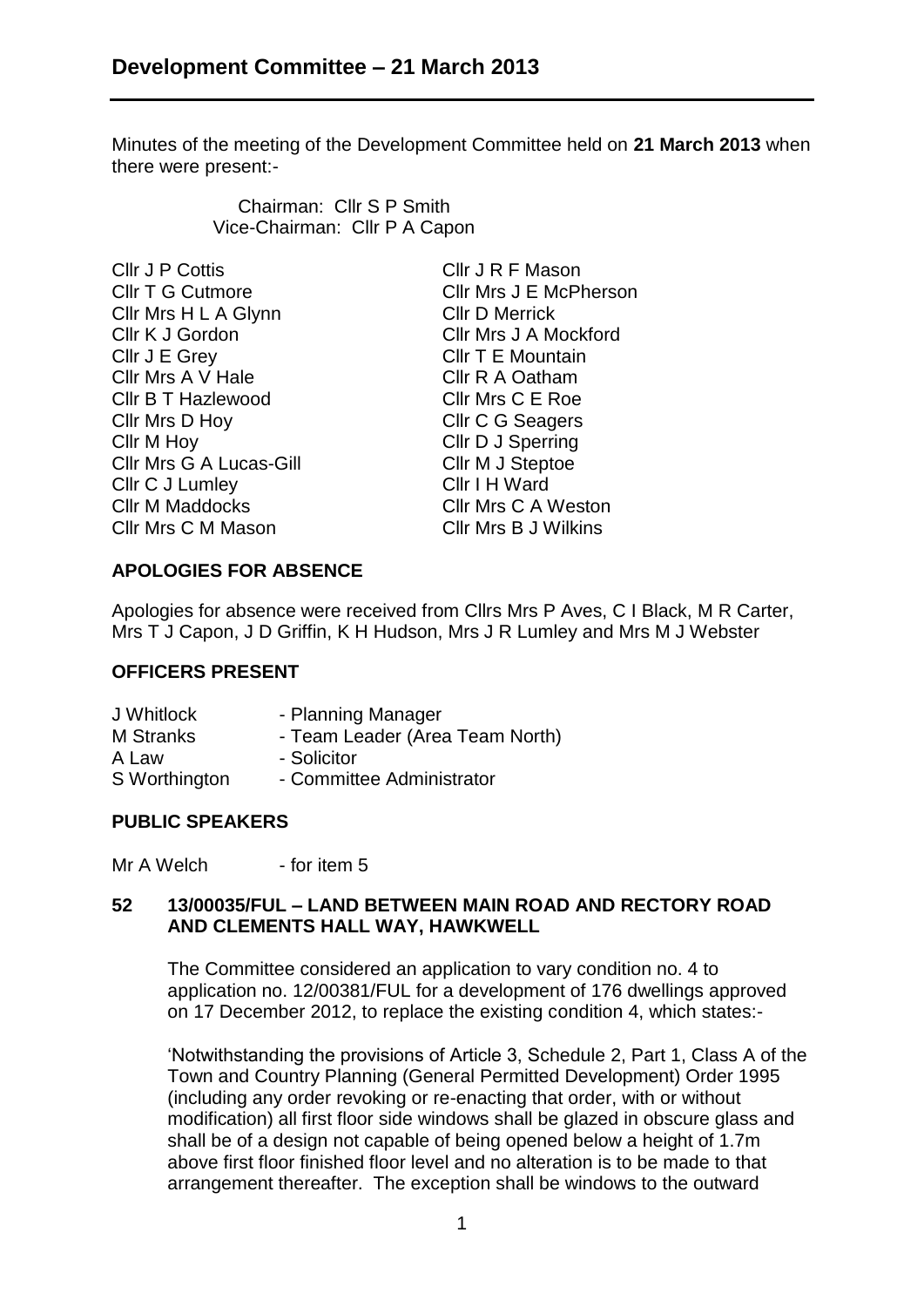facing elevations of dwellings not facing the elevations of neighbouring housing to plots 1, 10, 12, 14, 16, 17, 23, 29, 30, 36, 43, 46, 47, 52, 54, 60, 61, 62, 73, 75, 77, 81, 102, 103, 104, 107, 111, 112, 117, 121, 128, 153, 155, 159, 160, 161, 165, 168, 172 and 175, which can be clear glazed,' with a proposed condition 4 and a further condition 4a, as detailed below:-

### Proposed condition 4

'Notwithstanding the provisions of Article 3, Schedule 2, Part 1, Class A, of the Town and Country Planning (General Permitted Development) Order 1995 (including any order revoking or re-enacting that order, with or without modification) all first floor windows facing back gardens and adjoining dwellings at plots 8, 10, 12, 19, 25, 37, 53, 57, 59, 65, 70, 110, 111, 114, 115 and 166, shall be glazed in obscure glass and shall be of a design not capable of being opened below a height of 1.7m above first floor finished floor level and no alteration is to be made to that arrangement thereafter, unless otherwise agreed in writing by the Local Planning Authority. On the attached plan these are shaded in red.'

#### Proposed condition 4A

'Notwithstanding the provisions of Article 3, Schedule 2, Part 1, Class A of the Town and Country Planning (General Permitted Development) Order 1995 (including any order revoking or re-enacting that order, with or without modification) all first floor side windows to plots 25, 66, 67, 68, 69, 75, 89, 90, 100, 105 and 174 shall be glazed in obscure glass and shall be of a design not capable of being opened below a height of 1.7m above first floor finished floor level and no alteration is to be made to that arrangement thereafter, unless otherwise agreed in writing by the Local Planning Authority. On the attached plan these are shaded in blue.'

#### **Resolved**

That the application be delegated to the Head of Planning and Transportation to determine, as a refusal in its current form for the reason set out below, or for approval, should the applicant amend the application with condition 4R, as set out below.

#### Reason for Refusal

The proposed conditions 4 and 4A would, if allowed, increase the number of clear glazed side facing windows to dwellings within the layout in close proximity to opposing windows and sitting out areas to dwellings neighbouring the site and also between dwellings within the layout of the development. If allowed, the proposed conditions 4 and 4A would give rise to increased overlooking between occupiers of the dwellings proposed, those existing neighbouring dwellings and those dwellings within the development layout to the detriment of the privacy occupiers of those dwellings ought reasonably expect to enjoy and contrary to part (viii) to Policy HP6 to the saved Rochford District Replacement Local plan (2006).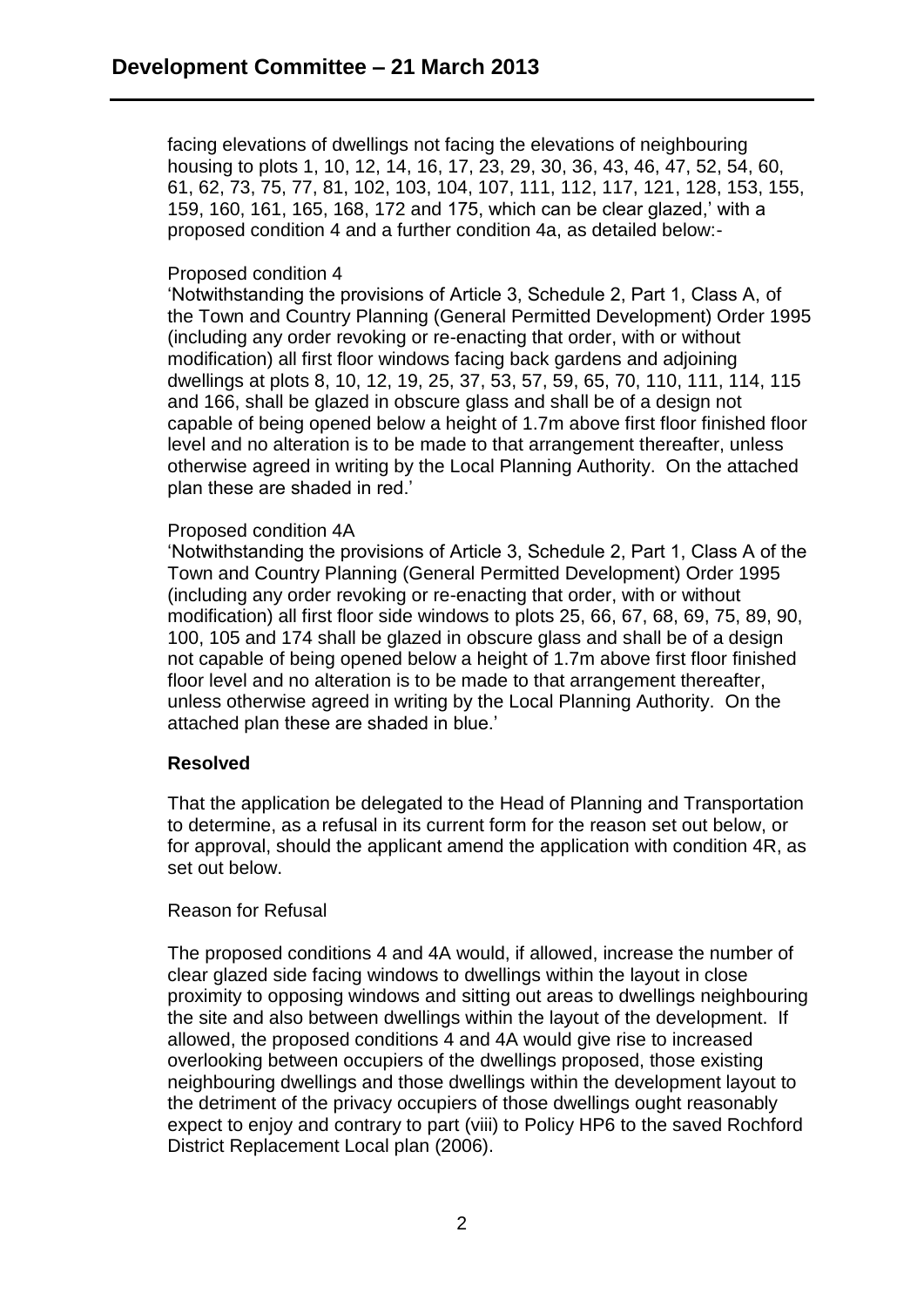## Condition 4R

Notwithstanding the provisions of Article 3, Schedule 2, Part 1, Class A of the Town and Country Planning (General Permitted Development) Order 1995 (including any order revoking or re-enacting that order, with or without modification) all first floor side windows shall be glazed in obscure glass and shall be of a design not capable of being opened below a height of 1.7m above first floor finished floor level and no alteration is to be made to that arrangement thereafter. The exception shall be windows to the outward facing elevations of dwellings not facing the elevations of neighbouring housing to plots 1, 10, 12, 13, 14, 16, 17, 23, 29, 30, 36, 43, 44, 46, 47, 52, 54, 60, 61, 62, 73, 75, 77, 78, 81, 86, 89, 91, 94, 98, 99, 102, 103, 104, 106, 107, 111, 112, 117, 121, 128, 129, 132, 136, 150, 153, 155, 159, 160, 161, 163, 165, 168, 169, 172, 173, 175 and 176, which can be clear glazed. (HPT)

# **53 12/00751/FUL – LONDON SOUTHEND AIRPORT, ROCHFORD**

The Committee considered an application for an extension to the passenger terminal building at London Southend Airport.

### **Resolved**

That, following expiry of a press advert, the application be referred to the Secretary of State for Communities and Local Government advising that Members are minded to approve the application, subject to the following heads of conditions:-

- (1) The development hereby permitted shall be begun before the expiration of three years from the date of this permission.
- (2) The external facing materials to be used in the construction of the development hereby permitted shall be those materials detailed within the Design and Access Statement date stamped 3 January 2013. Where alternative materials are to be used, no development shall commence before details of those alternative external facing (including windows and doors) and roofing materials to be used in the development have been submitted to and approved in writing by the Local Planning Authority. Any materials that may be agreed in writing by the Local Planning Authority shall be those used in the development hereby permitted.
- (3) An archaeological programme of works shall continue to be implemented at the site in accordance with the written scheme of investigation prepared by Essex County Council and dated October 2012 and agreed by discharge of planning condition 4 of application reference 12/00103/FULL.
- (4) Prior to commencement of the development hereby approved details of how the proposal, when considered together with the terminal extension granted planning permission under reference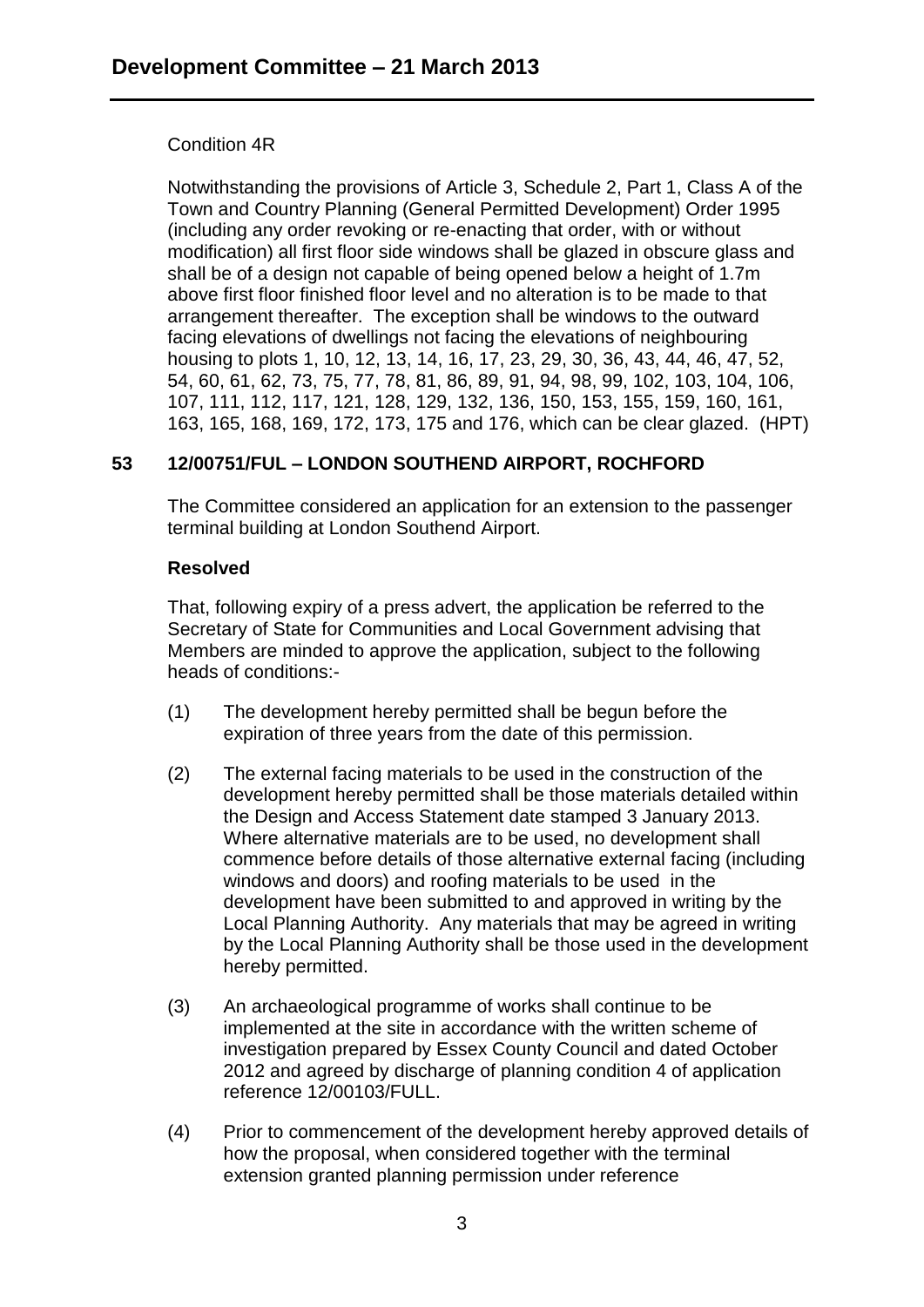12/00103/FULL, will achieve at least 10 per cent of its energy from decentralised and renewable or low carbon sources, shall be submitted to and agreed in writing with the local Planning Authority (unless this is shown to be not feasible or viable). Measures shall be installed as agreed and confirmation in writing that the installations are operating shall be submitted to the Local Planning Authority upon completion of the terminal extension hereby approved.

- (5) Hard and soft landscaping shall be implemented in accordance with the plan (drawing no. KN017264\_PL203 Rev A) and details agreed by discharge of planning condition 6 attached to application reference 12/00103/FUL (excluding the hard standing areas where the extension hereby approved would now be located). This shall be implemented in its entirety during the first planting season (October to March inclusive) following commencement of the development, or in any other such phased arrangement as may be agreed in writing by the Local Planning Authority. Any tree, shrub or hedge plant (including replacement plants) removed, uprooted, destroyed, or be caused to die, or become seriously damaged or defective, within five years of planting, shall be replaced by the developer(s) or their successors in title, with species of the same type, size and in the same location as those removed, in the first available planting season following removal.
- (6) Upon completion of the terminal extension hereby approved, written confirmation that the extension has been assessed under the BREEAM criteria and achieved at least a 'very good' rating shall be submitted to the Local Planning Authority. (HPT)

## **54 13/00020/FUL – 32 THORPE ROAD, HAWKWELL**

The Committee considered an application to sub-divide a plot and construct a three-bedroomed bungalow to the rear of the site.

## **Resolved**

That the application be approved, subject to the following conditions and informative:-

- (1) SC4B Time Limits Full Standard
- (2) SC14 Materials to be Used (Externally)
- (3) Notwithstanding the provisions of Article 3, Schedule 2, Part 1, Class B and/or Class C of the Town and Country Planning (General Permitted Development) Order 1995 (including any Order revoking or re-enacting that Order, with or without modification) no roof alterations, including but not limited to dormers, hip to gable enlargements, roof lights or any other form of opening shall be inserted, or otherwise erected, within the roof area (including roof void) of the bungalow hereby permitted.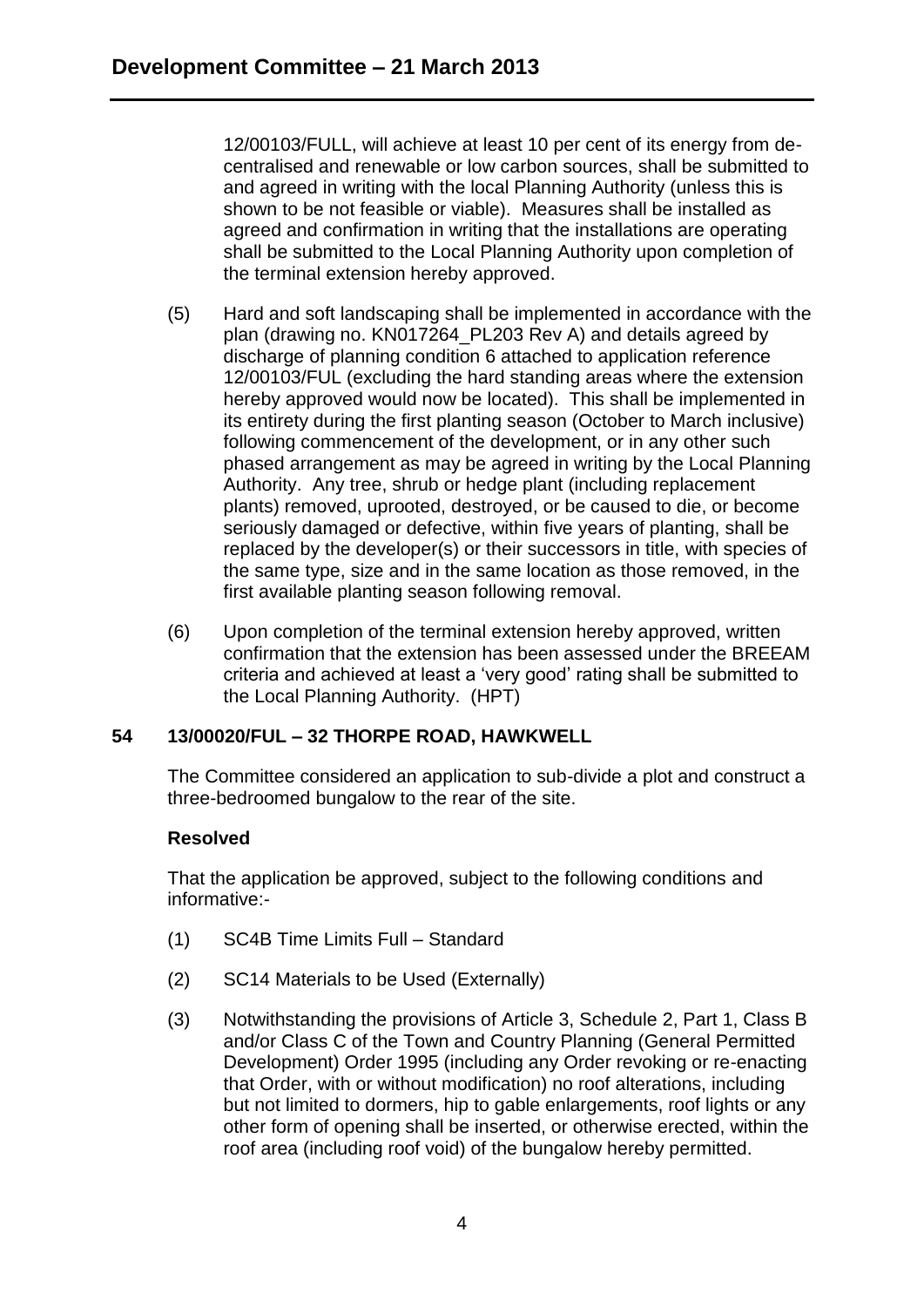- (4) No development shall commence before plans and particulars showing precise details of the hard and soft landscaping, which shall form part of the development hereby permitted, have been agreed in writing by the Local Planning Authority. Any scheme of landscaping details as may be agreed in writing by the Local Planning Authority, which shall show the retention of existing trees, shrubs and hedgerows on the site and include details of:-
	- Schedules of species, size, density and spacing of all trees, shrubs and hedgerows to be planted;
	- Existing trees to be retained/relocated;
	- Areas to be grass seeded or turfed, including cultivation and other operations associated with plant and grass establishment;
	- Paved or otherwise hard surfaced areas;
	- Means of enclosure and other boundary treatments

shall be implemented in its entirety during the first planting season (October to March inclusive) following commencement of the development, or in any other such phased arrangement as may be agreed in writing by the Local Planning Authority. Any tree, shrub or hedge plant (including replacement plants) removed, uprooted, destroyed, or be caused to die, or become seriously damaged or defective, within five years of planting or relocation, shall be replaced by the developer(s) or their successors in title, with species of the same type, size and in the same location as those removed, in the first available planting season following removal.

- (5) No development shall commence until tree protection fencing has been constructed 1m outside the crown spreads of the four trees on the northern boundary. The fencing will be in accordance with figure 3 of BS5837:2012. Trees in relation to design, demolition and construction using Heras type fencing with rubber/concrete feet, joined using a minimum of two anti-tamper couplers in addition to stabiliser struts secured using ground pins or mounted on a block tray.
- (6) Prior to commencement of the development details showing the means to prevent the discharge of surface water from the development onto the highway shall be submitted to and agreed in writing by the Local Planning Authority. This shall include a proposal for the use of permeable paving within the site or a method by which surface water is directed to a porous area within the site. The approved scheme shall be carried out in its entirety prior to the driveway becoming operational and shall be retained at all times.
- (7) Prior to commencement of the development hereby approved, plans and details shall be submitted to and agreed in writing by the Local